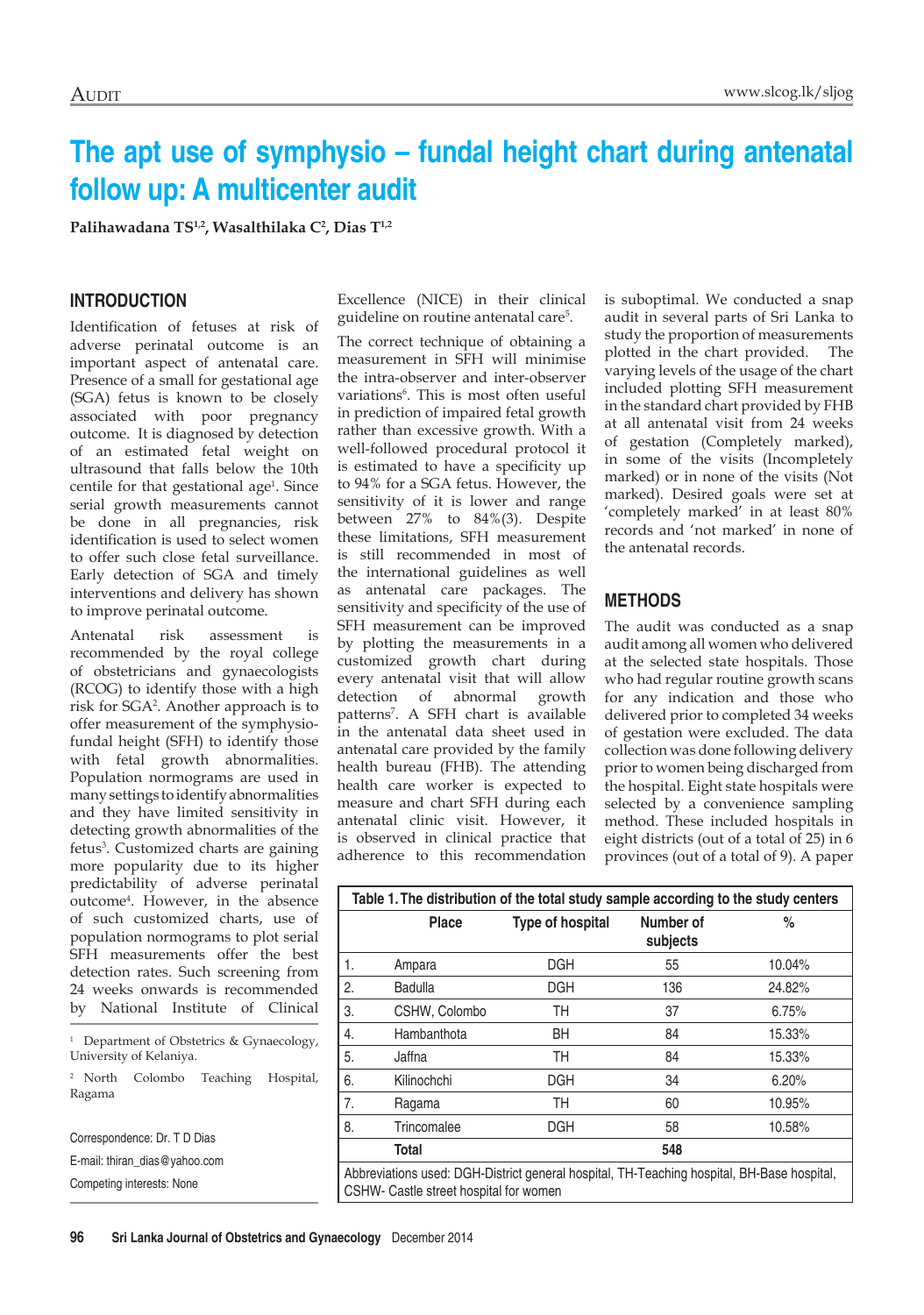| Table 2. The proportion of women with different levels of marking in the SFH chart at<br>different study centers |                        |                      |                        |             |              |  |  |  |
|------------------------------------------------------------------------------------------------------------------|------------------------|----------------------|------------------------|-------------|--------------|--|--|--|
|                                                                                                                  | Place                  | Completely<br>marked | Incompletely<br>marked | Not marked  | <b>Total</b> |  |  |  |
| 1.                                                                                                               | <b>DGH</b> Ampara      | 12(21.8%)            | 13(23.6%)              | 30(54.5%)   | 55           |  |  |  |
| 2.                                                                                                               | <b>DGH Badulla</b>     | 73(53.7%)            | 36(26.5%)              | 27(19.9%)   | 136          |  |  |  |
| 3.                                                                                                               | TH CSHW, Colombo       | 04(10.8%)            | 07(18.9%)              | 26(70.3%)   | 37           |  |  |  |
| 4.                                                                                                               | <b>BH Hambanthota</b>  | 62(73.8%)            | 21(25.0%)              | $01(1.2\%)$ | 84           |  |  |  |
| 5.                                                                                                               | TH Jaffna              | 15(17.9%)            | 49(58.3%)              | 20(23.8%)   | 84           |  |  |  |
| 6.                                                                                                               | <b>DGH Kilinochchi</b> | $11(32.4\%)$         | 20(58.8%)              | $03(8.8\%)$ | 34           |  |  |  |
| 7.                                                                                                               | TH Ragama              | 42(70.0%)            | 18(30.0%)              | $0(0\%)$    | 60           |  |  |  |
| 8.                                                                                                               | <b>DGH Trincomalee</b> | 15(25.9%)            | 18(31.0%)              | 25(43.1%)   | 58           |  |  |  |
|                                                                                                                  | Total                  | 234(42.7%)           | 182(33.2%)             | 132(24.1%)  | 548          |  |  |  |

We could not find any previous studies done in the country to study this area to make comparisons. Considering the way it is designed, the chart will be most useful in detection of growth abnormalities if serial measurements are plotted since it will allow detecting abnormalities in pattern of growth rather than at one point of time.

The audit demonstrated the use of the symphysio-fundal height chart at present is unsatisfactory. Except in three study centers, the chart was filled unsatisfactorily in a majority of pregnant women. Since SGA is a main preventable cause of intrauterine fetal

based data collection tool was used for data collection and the numbers were recoded as chart completely marked, incompletely marked and not marked at all. Data from all the centers were centrally compiled and analyzed, and are expressed as percentages.

# **Results**

The medical records of 548 patients, in eight obstetric units of eight hospitals were reviewed. The distribution of the total study sample between hospitals is shown in table 1. The distribution of the sample according to level of marking of the SFH chart is shown in table 2.

Of the total study population approx 42.7% women had their charts completely marked while it was incompletely marked in 33.2% and not marked in 24.1% of women. This is shown in figure

It was demonstrated that Hambanthota had the highest proportion of women with completed charts followed by Ragama and Badulla. Women who delivered at Castle street hospital for women, Colombo followed by Ampara had the highest proportion of women with charts that were not marked at all. This data is presented in a graphical format in figure 2.

# **DISCUSSION**

This snap audit was carried out with an aim to evaluate our current usage of the symphysio-fundal height charts provided in the antenatal care record.